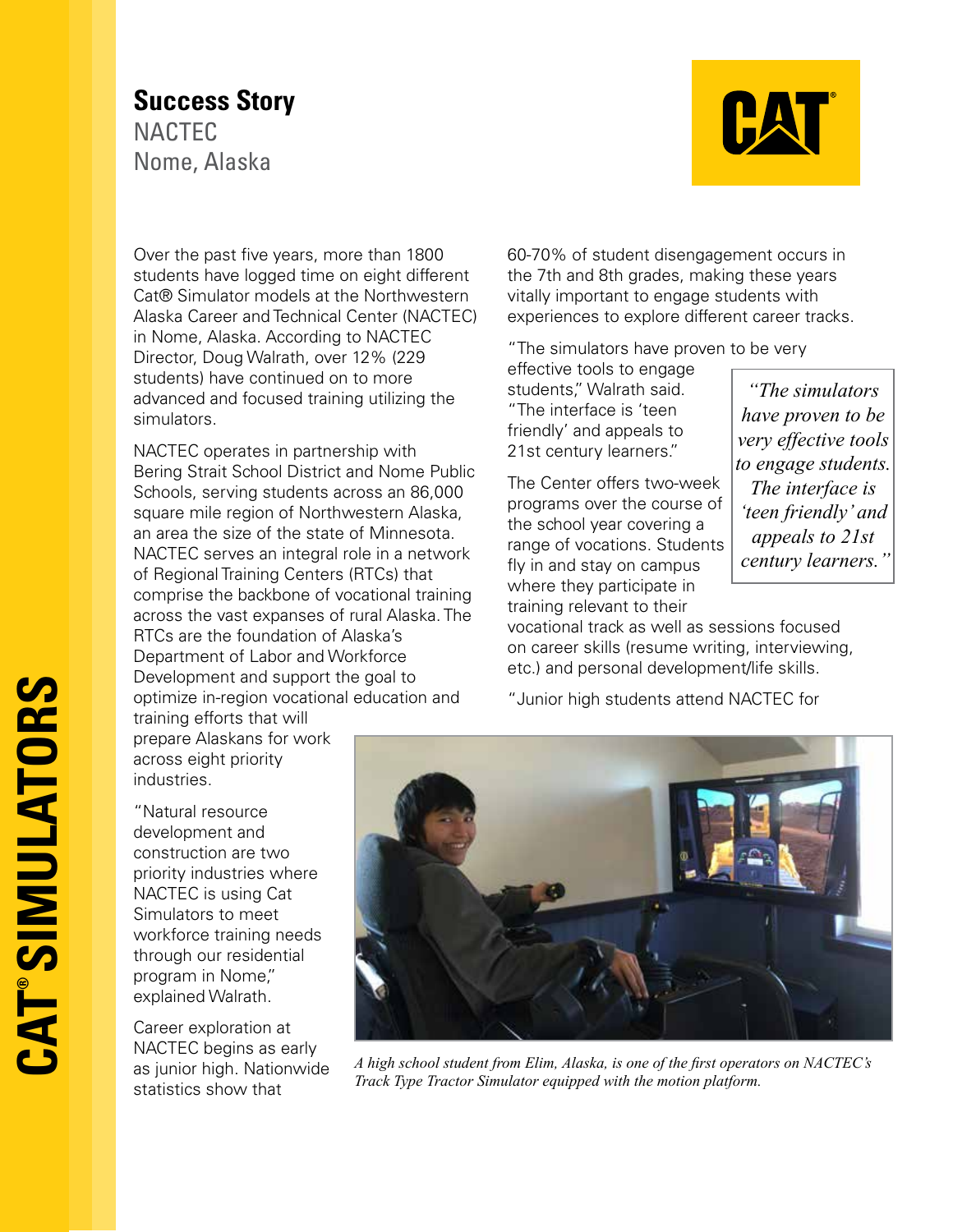four days," explained Brian Volk, CTE Teacher/Heavy Equipment Lead Instructor. "Knowing that their time is limited, they are constantly asking for simulator time and scrambling to get into the seats. Each machine will be occupied for as long as time is allotted."

## **A growing program**

Simulators were added to the program in 2011 and include machine models that have the greatest relevance to the industry needs in Northwestern Alaska. The Cat Simulators Center at NACTEC currently includes the Hydraulic Excavator, Track Type Tractor, Motor Grader, Small and Large Wheel Loaders, Off-Highway Truck, Mining Truck, and Articulated Truck.

During NACTEC's start-up years (2004-2009) enrollment averaged 241 students per year across all training programs. Since then enrollment has increased by 66% with an average of 400 trainees per year in the past five years. They have also seen a 21% increase in high school enrollment of junior high students who have completed a weeklong residential program in 8th grade.

"The simulators and the availability of training certainly serve a role in the increased student engagement," said Walrath. "First time students excitedly seek opportunities to train on the heavy equipment simulators."

In 2012 a new training program focused on a career as a heavy equipment operator was added to NACTEC's offering of 25 vocational specific training programs. By 2014 the program evolved to include maintenance and mechanic training elements to better prepare future operators with preventative maintenance basics and essential skills.

Maximizing student access to the simulators and their exposure to the heavy equipment industry was a key goal when NACTEC first introduced the simulators to the program. That's why the decision was made to house the simulators outside of the classroom and more central to the students' residential area.



*Students enrolled in NACTEC's career exploratory Heavy Equipment Operator training program transition from simulator-based technologies to worksite equipment as Nome's Airport extends the runways.* 

On the first day of the training program, and regardless of the field a student is enrolled, everyone receives introductory training on the simulators, along with their own login and password combination unique to SimU Campus™ (the software that measures, records and reports the results of all simulation sessions) for individual digital training portfolios.

After giving students an orientation on the simulators covering login, basic trouble-shooting and safety, students are free to train on the simulators whenever they have the opportunity to do so. The Open Training exercise is popular with students as it allows them the freedom to maneuver and explore the simulation. Sometimes they enjoy getting into tricky or challenging situations, which helps them sense the limitations and learn how to appropriately handle the different machines.

"Students in career exploratory mode may use the simulators during recreation time for as few as 2-5 hours per two-week training program, while more interested and advanced students may invest 30-40 hours or more of training time in a specialized program," explained Walrath.

Based on the initial success of Heavy Equipment Operator training, NACTEC has expanded simulator-based workforce development training to now include maritime, welding, and aviation applications.

"As an instructor, it never gets old watching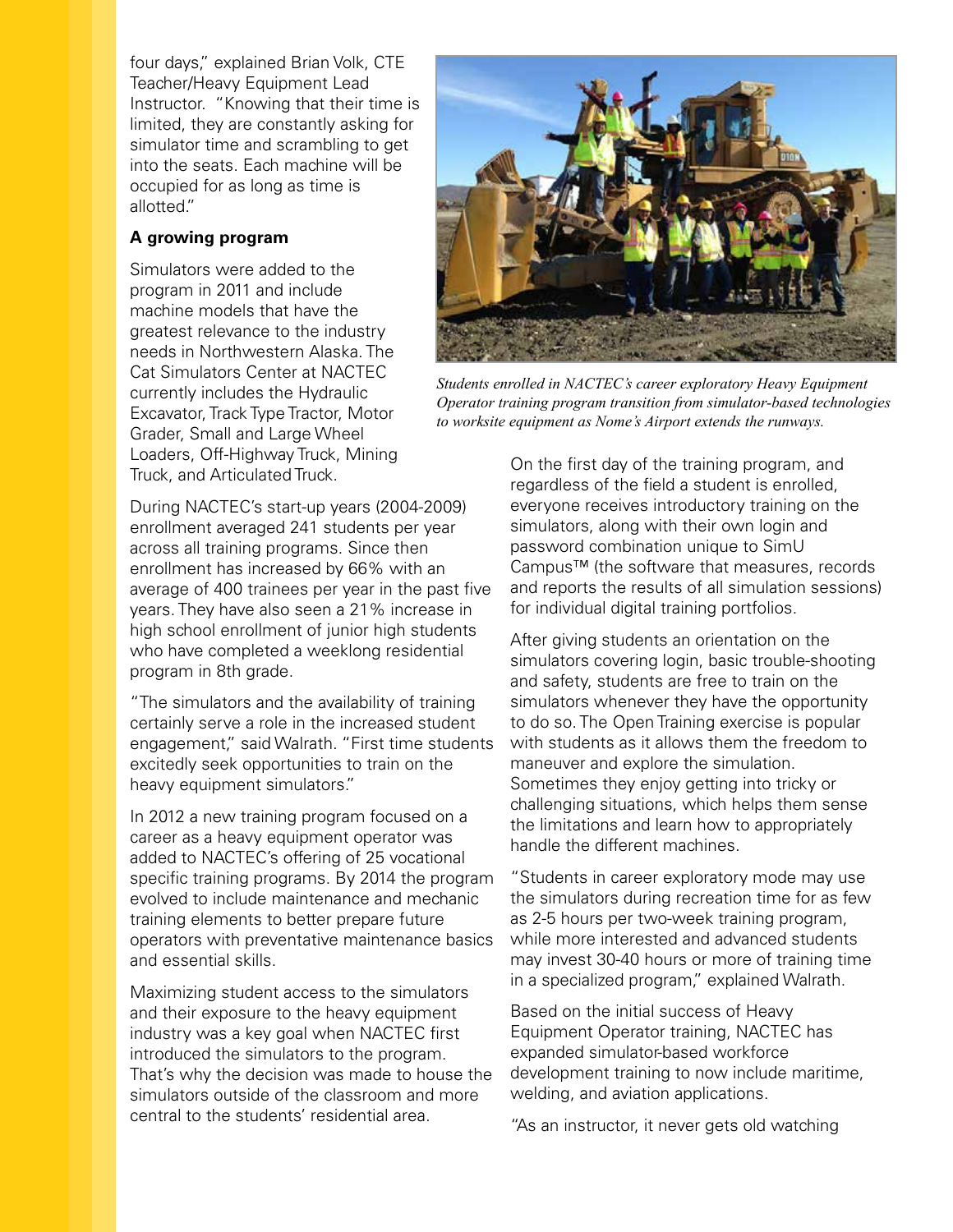students on the simulators," Volk said. "They have a blast every time they're on them and it is really neat being able to learn alongside them."

## **Building skills for tomorrow and for today**

Experienced heavy equipment operators note the importance of time spent on controls familiarization as a necessity for efficient and effective operation. That's why this is one of the first areas where students receive training. For

those who move into careers as equipment operators, time spent on the simulators will positively impact the transition to the operator's seat in the dirt, snow, or – in the case of off-shore gold mining – on the waters around Nome.

"I have introduced the simulators to local heavy equipment operators who are working for the DOT and mining industry," said Volk. "They are amazed

with the realism and accuracy of the programs."

Volk also uses the reporting features built into the simulators as a teaching opportunity with his students.

"I share the data to show students how much time they have logged on each simulator and

how much fuel they have used," he explained. "The more often students attend NACTEC, the more their record of experience on the simulators will grow."

Based on the number of hours accrued on the simulators, students can earn a Heavy Equipment Certificate when they graduate that they can then show prospective employers.

"Heavy equipment operation is an integral part

*"Heavy equipment operation is an integral part of everyday life in rural Alaska. Many students have parents and other family members working in these industries. The simulators give students confidence and motivation to pursue similar career paths. "*

of everyday life in rural Alaska – from airport and road maintenance to large scale mining and oil production," said Volk. "Many students have parents and other family members working in these industries. The simulators give students confidence and motivation to pursue similar career paths."

While many students are using the simulators to help direct

future career choices, many students are also using the simulators to gain a skill that benefits them right now – driving.

Residents in the 15 villages surrounding Nome utilize four-wheelers, snow mobiles and dog sleds for ground transportation. These remote villages can only be accessed via airplane or boat.



*A job site tour with Anchorage based Quality Asphalt and Paving provided an opportunity for NACTEC students to see how several different machines work together to complete a given job.*

Automobiles are non-existent, or limited to only one or two trucks in most villages. As a result, most students are not familiar with automobile controls such as a steering wheel, gearshift, and brake and accelerator pedals.

NACTEC's Driver Education training is one of the few remaining high school driver's education programs in Alaska and its most "in-demand"